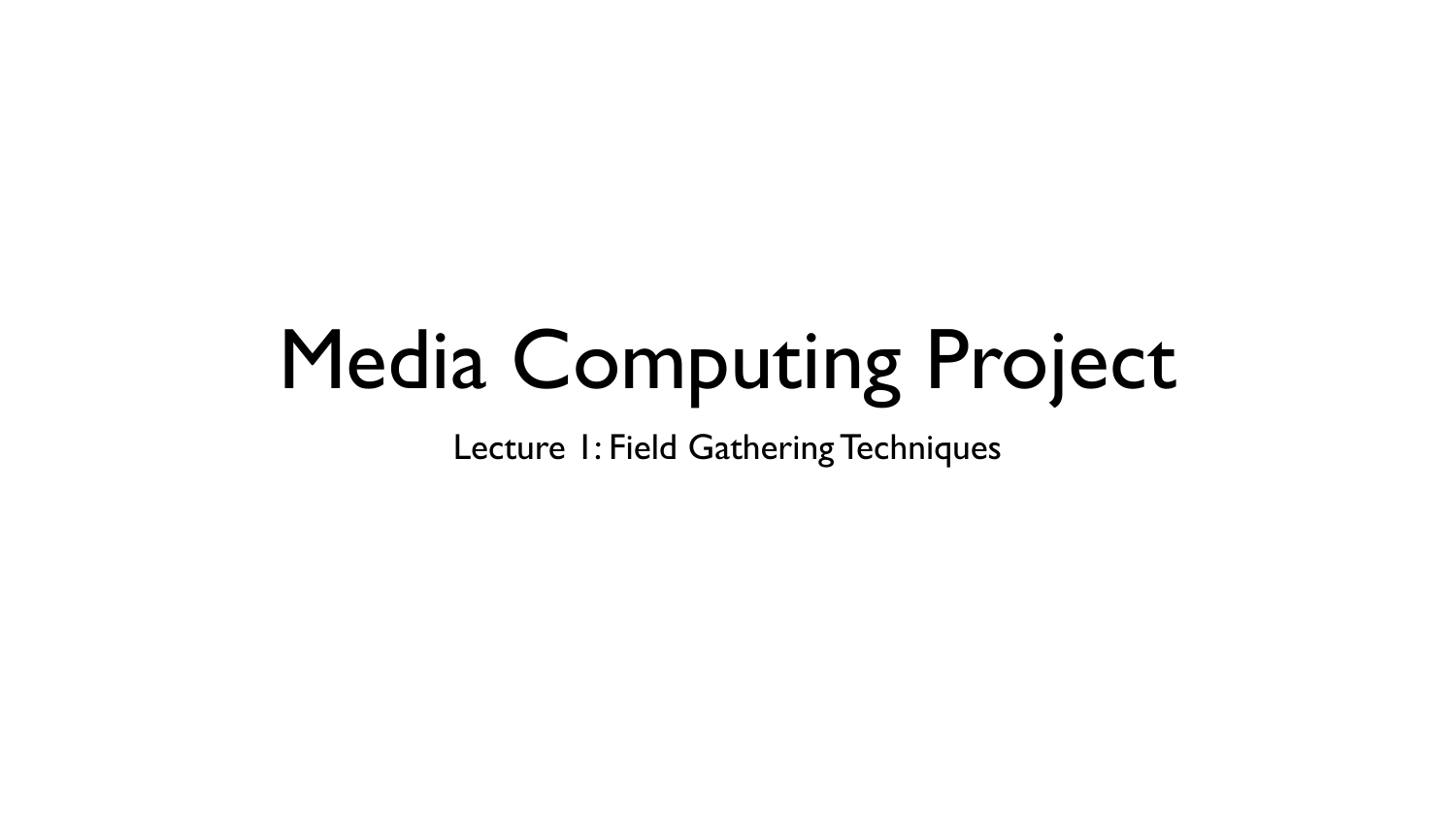

#### Goals

- Who are the users?
- What do the users want?
- How do they use current systems?
- What are design problems?
- What are design opportunities?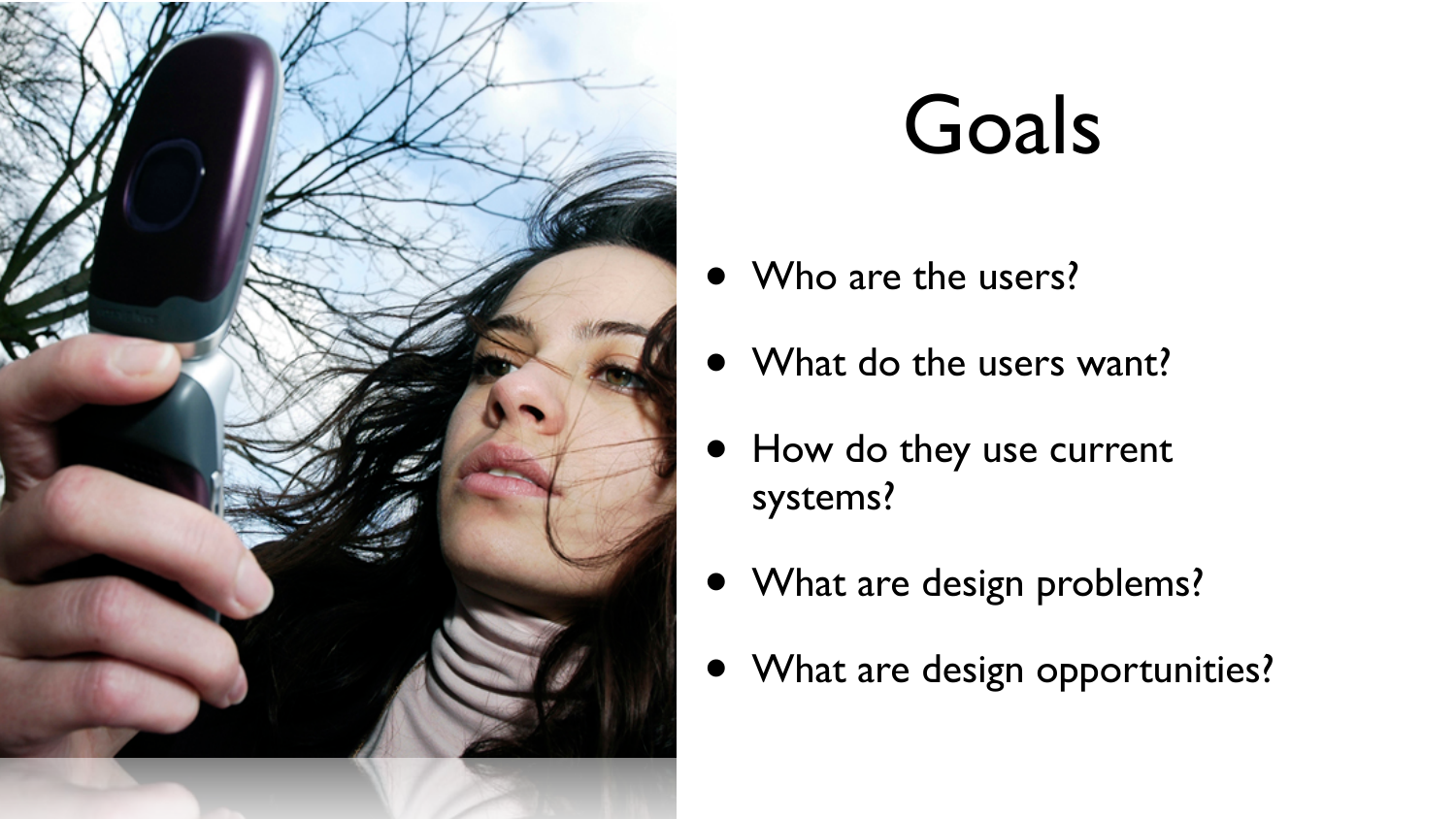#### Overview

- Surveys
	- mass-deployable
	- quantitative data
- **•** Interviews
	- adaptive
	- qualitative data

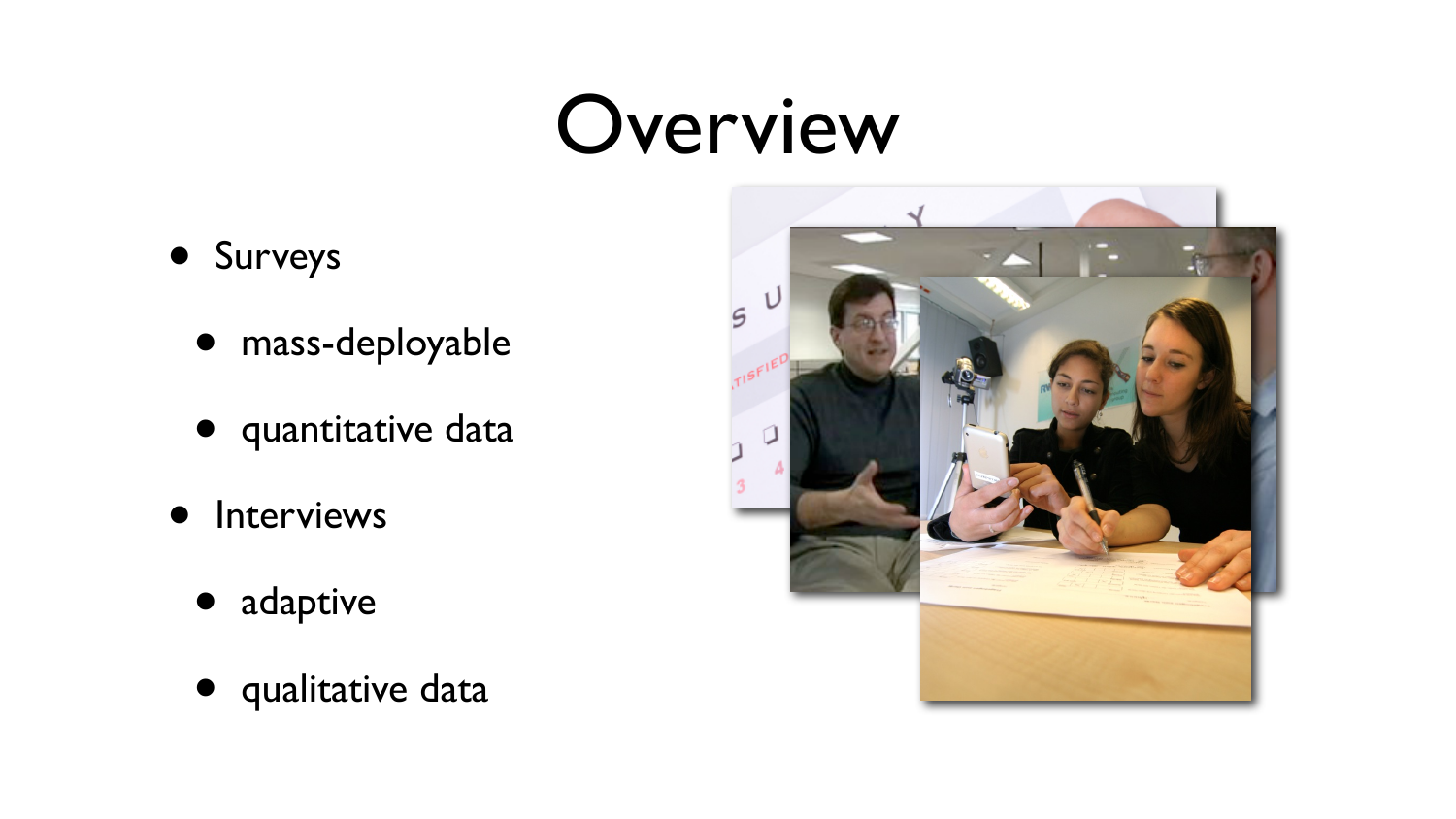## Surveys

- What questions?
	- Fowler: Improving Survey Questions
- Where to deploy?
	- Internet (surveymonkey.com)
- How to interpret?



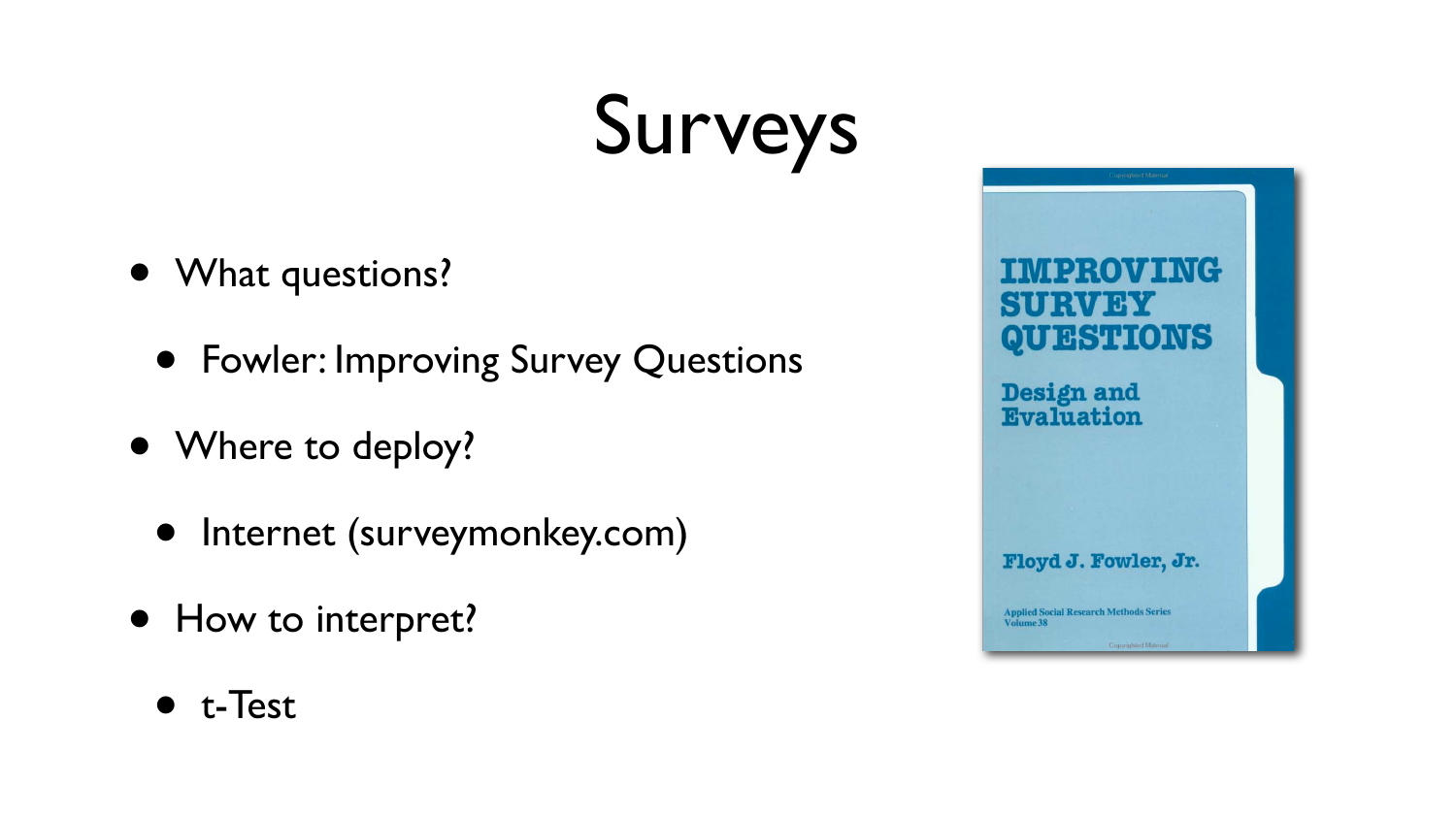# Survey Questions

- 1: poor, 2: fair, 3: good, 4: very good, 5: excellent
- Allows quantification of survey results
- No leading questions



- Formulate clear objectives
- Gather user profiles
- Lickert Scale

| poor | good | very good   excellent |  |
|------|------|-----------------------|--|
|      |      |                       |  |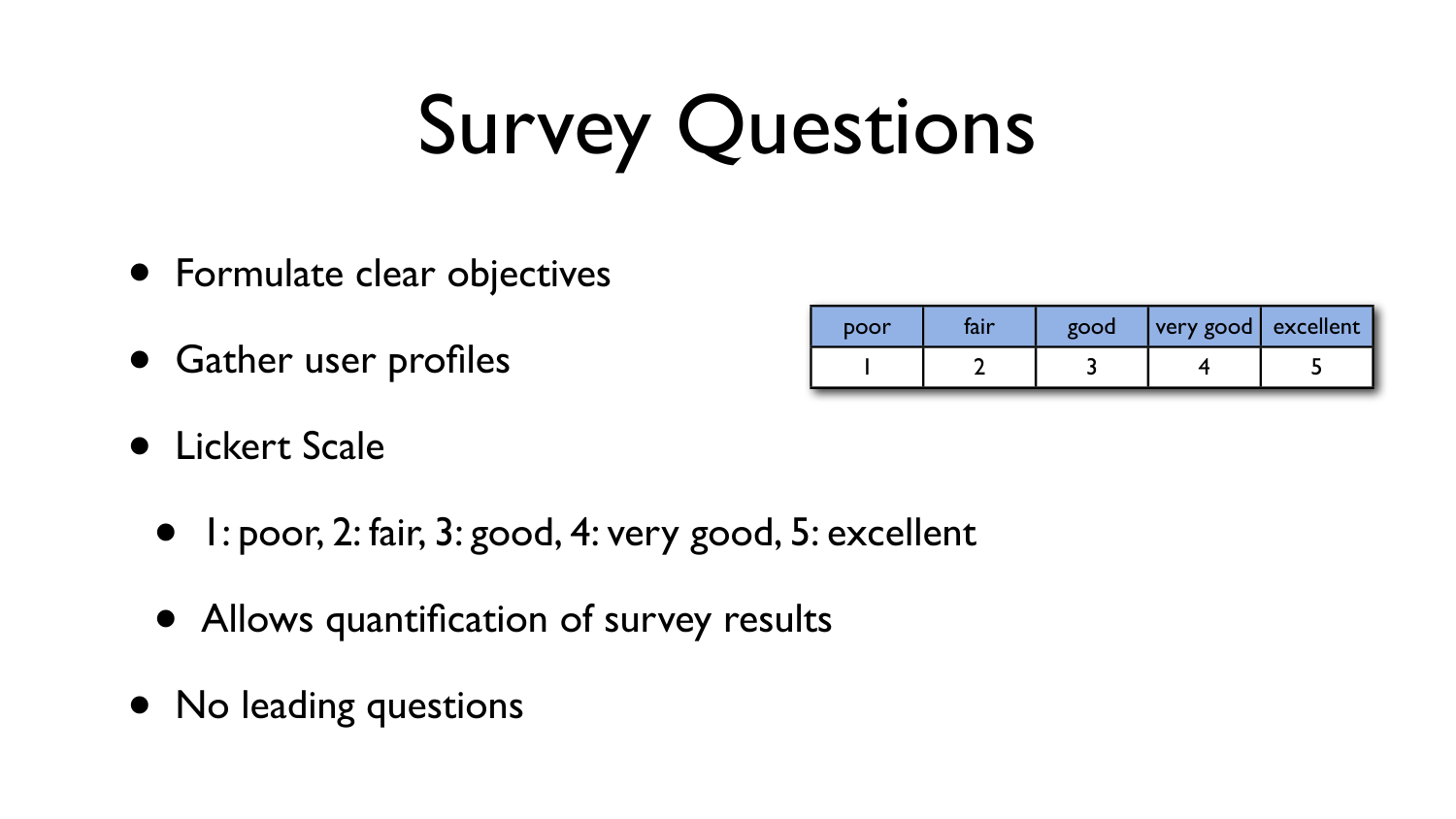#### t-Test

- Test of the null hypothesis that the means of two normally distributed populations are equal. [Wikipedia]
- Variants
	- one-tailed (direction) vs. two-tailed (difference)
	- paired vs. equal variance vs. independent

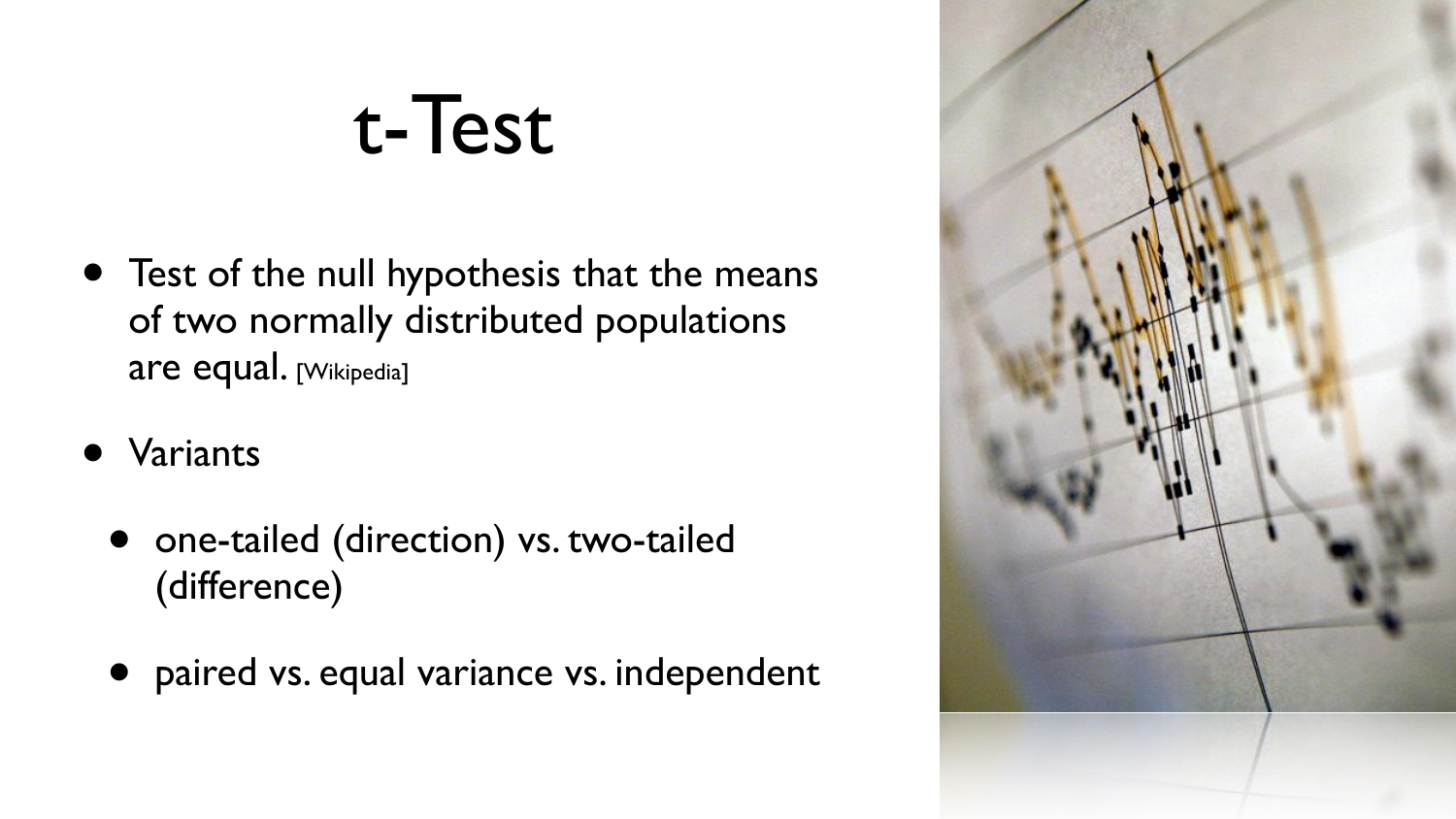

#### Interviews

- Be polite
- Do not waste the user's time
- Make the user comfortable
- Bribe (with gummy-bears)
- Inform the user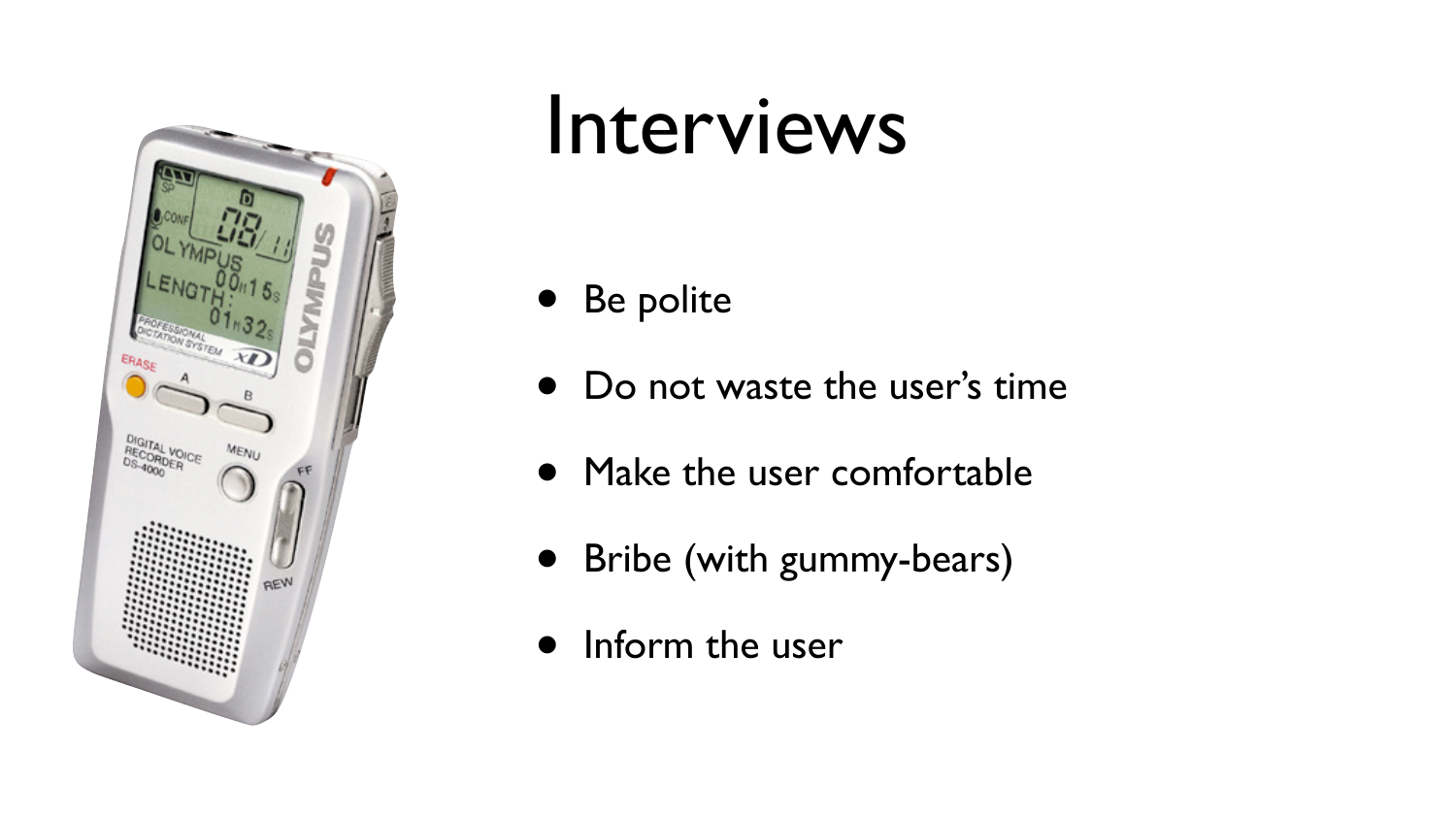#### Notes



- good: flexible, easy, reliable
- bad: distracting, slow
- Audio
	- good: non-intrusive
	- bad: does not include interface

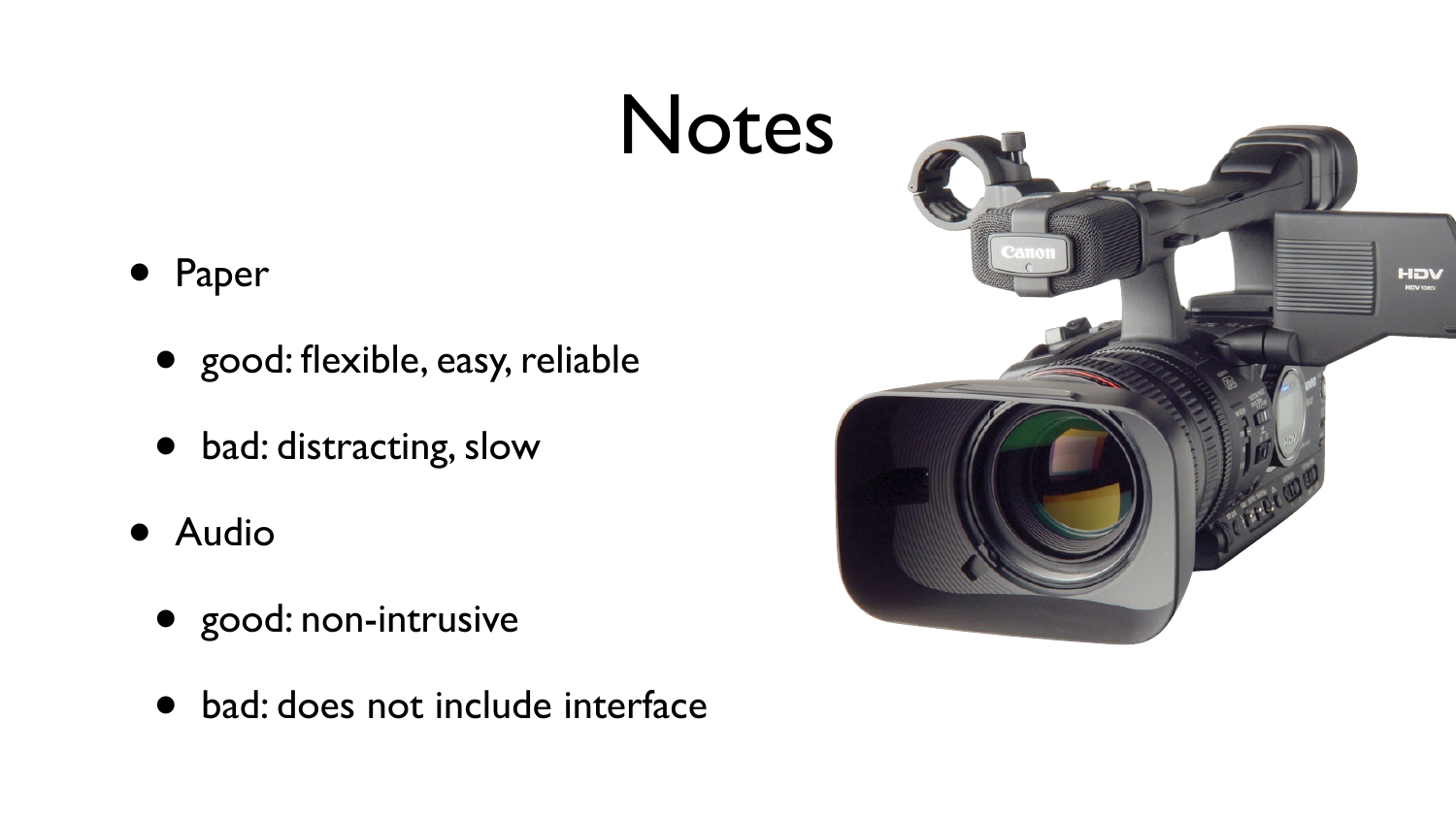#### Contextual Inquiry

- Observe the user in her context
- Master / Apprentice Model
- Principles
	- Go where the user is
	- Involve the user
	- Interpret immediately

#### CONTEXTUAL DESIGN

Defining Customer-Centered Systems

HUGH BEYER **KAREN HOLTZBLATT**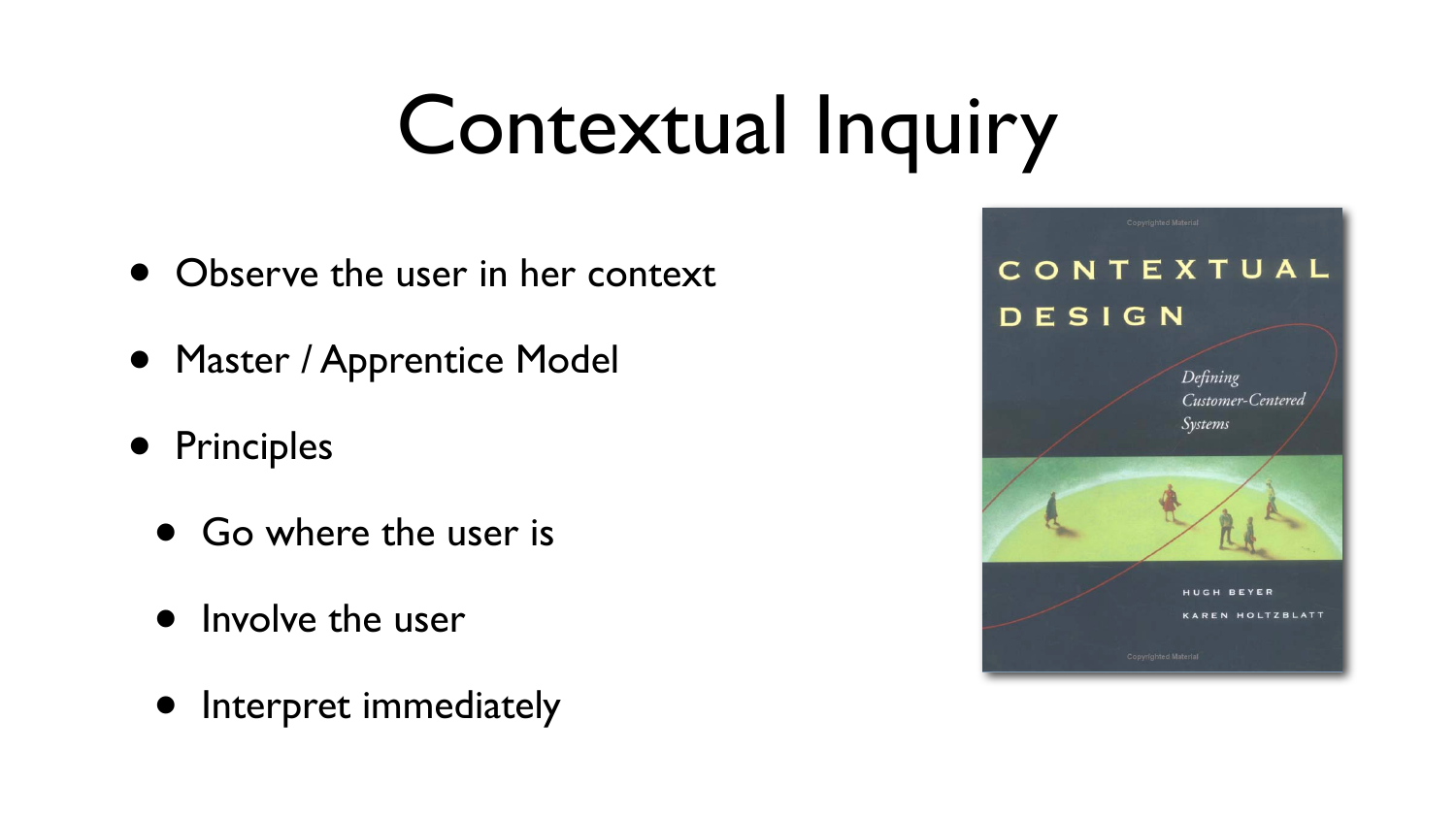### Contextual Inquiry

- Very high effort (2-4h per session)
- Very intrusive for the user
- Dependent on work situation
- Can reveal major design problems
- Findings are discussed immediately with the user